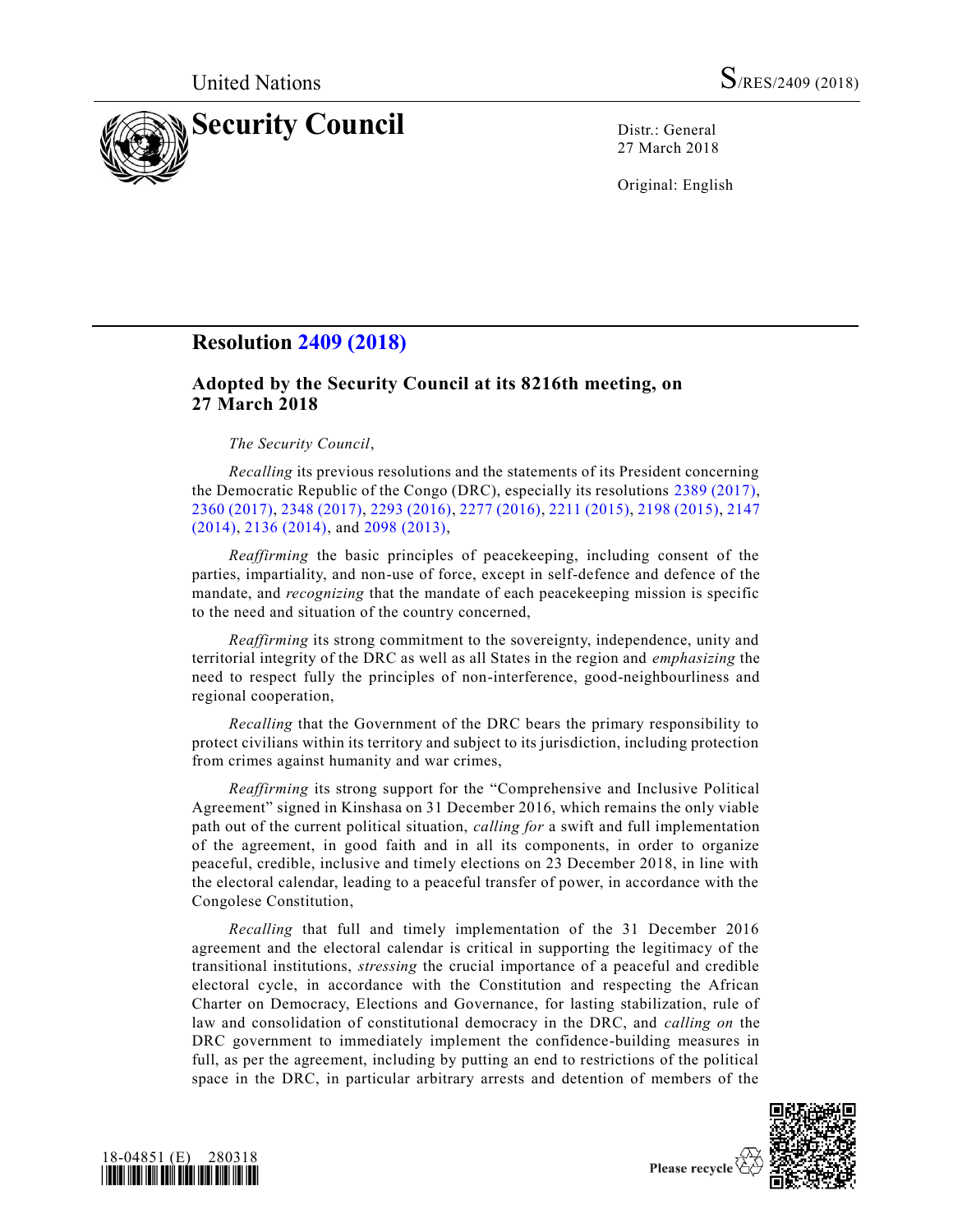political opposition and of civil society, as well as restrictions of fundamental freedoms such as the freedom of opinion and expression, freedom of the press, and the right of peaceful assembly,

*Recalling* the importance of taking urgent measures to restore confidence between all actors involved in the electoral process, *stressing* the importance of the Government of the DRC and its national partners taking all necessary steps to accelerate preparations for the elections without further delay, and to ensure an environment conducive to the peaceful and inclusive conduct of political activities, including the security of all political actors, and *reiterating* its commitment to act accordingly regarding all Congolese actors whose actions and statement impede the implementation of the agreement and the timely organization of the elections,

*Calling upon* all parties to continue to reject violence of any kind, exercise maximum restraint in their actions and statements, to refrain from provocations such as violence and violent speeches, so as not to further inflame the situation, and to address their differences peacefully,

*Remaining deeply concerned* by reports of increased serious violations and abuses of human rights and violations of international humanitarian law committed by some members of the Armed Forces of the DRC (FARDC), the National Intelligence Agency (ANR), the Republican Guard and Congolese National Police (PNC), including against members of the opposition and of civil society in the context of the electoral process, *strongly condemning* the killing of civilians by State and non-State actors and disproportionate use of force by elements of the security forces, including during peaceful protests, in accordance with national legislation, *stressing* the importance of releasing all persons detained arbitrarily, including human rights defenders and persons of different political affiliations, and *emphasizing* that the Government of the DRC must respect human rights and refrain from disproportionate use of force,

*Welcoming* in that regard the report of the Joint Commission of Inquiry, composed of representatives of the Ministries of Human Rights, Justice and Security, the National Commission of Human Rights and civil society, set up to investigate allegations of human rights violations and abuses committed on 31 December 2017 and 21 January 2018, which notes "cases of illegal use of force" and of violations of the right of freedom of religious assembly, and *calling* for the implementation of its recommendations, including regarding banning the use of live ammunition,

*Reiterating its concern over* the lack of progress in the investigations and prosecutions against alleged perpetrators of human rights violations and abuses committed during the 2011 electoral process, in January 2015, September and December 2016, in December 2017, and January and February 2018, and *calling for* further efforts to hold those responsible to account and fight impunity,

*Remaining deeply concerned* by the persistent high levels of violence and violations and abuses of human rights and violations of international humanitarian law, *condemning* in particular those involving targeted attacks against civilians, widespread sexual and gender-based violence, recruitment and use of children by armed groups and militias, the forced displacement of significant numbers of civilians, extrajudicial executions and arbitrary arrests, *recognizing* their deleterious effect on the stabilization, reconstruction and development efforts in the DRC, and *emphasizing that* all those responsible for all such violations and abuses must be swiftly apprehended, brought to justice and held accountable, and *calling upon* the Government of the DRC to facilitate, in line with previous agreements, full and unhindered access for the Joint Human Rights Office in the DRC to all detention centres, hospitals and morgues and all other premises required for documenting human rights violations, as applicable,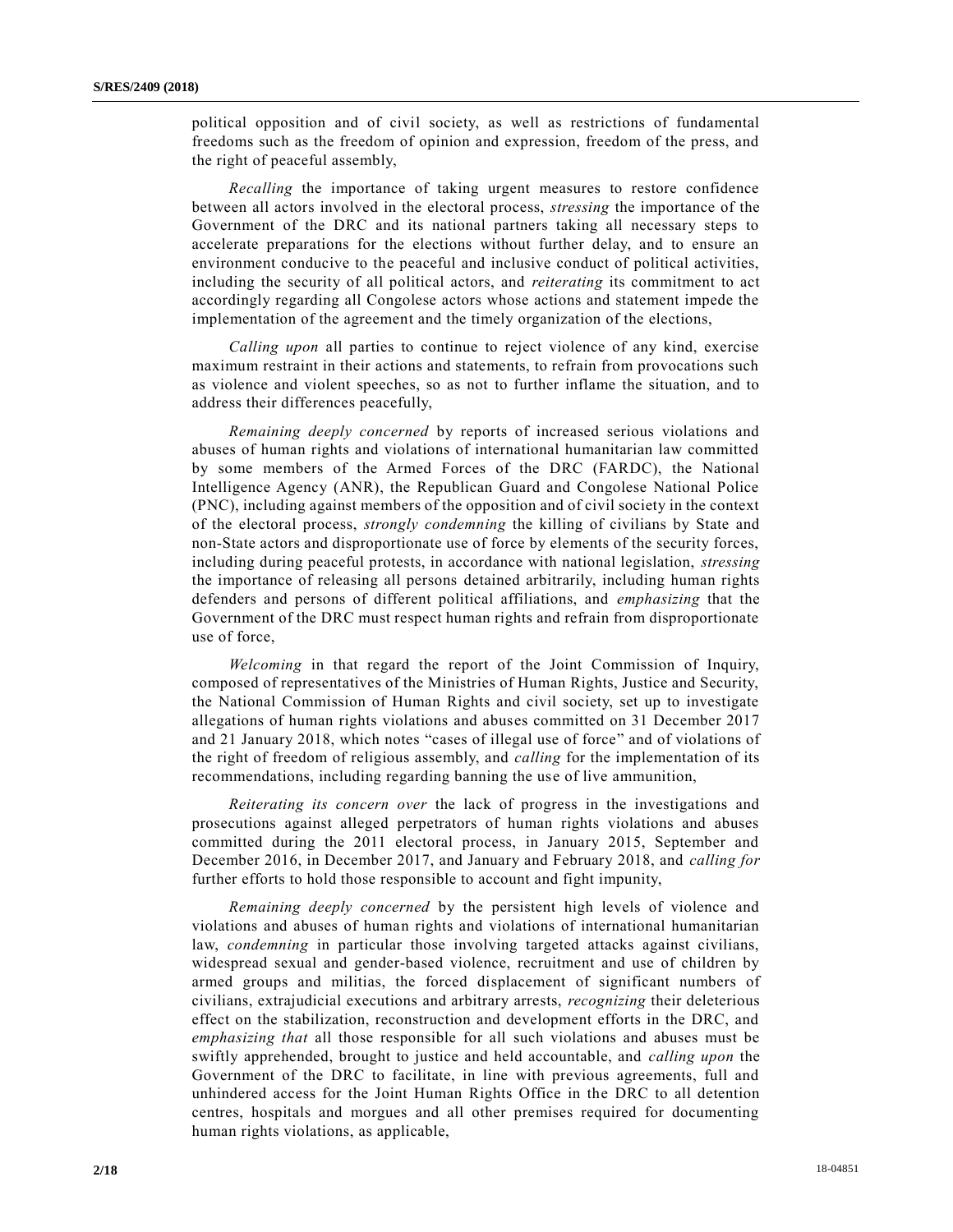*Recalling* the importance of fighting impunity within all ranks of FARDC and PNC, *commending* the DRC authorities for prosecutions and convictions of members of the FARDC and PNC for crimes against humanity and *encouraging* them to take further action, and *stressing the need* for the Government of the DRC to continue to ensure the increased professionalism of its security forces, including the training and capacity building aimed at security during public meetings and protests fully respecting domestic and international human rights law,

*Noting* that the DRC has continued to suffer from recurring and evolving cycles of conflict and persistent violence by armed groups, *expressing* particular concern at the reports of growing inter-communal and militia violence in areas of the DRC, in particular in the regions of Kasaï and Tanganyika, including attacks against religious institutions, and killings of policemen, *further expressing concerns* about mass graves in the Kasaï region, and *calling upon* all parties to take appropriate measures to protect and respect United Nations, diplomatic and foreign premises, property and personnel and other civilians in the DRC,

*Reiterating* its deep concern regarding the security and humanitarian crisis in the DRC exacerbated by destabilizing activities of foreign and domestic armed groups, *stressing* the importance of neutralizing armed groups in the DRC, and *recognizing* the importance of efforts of the FARDC and the United Nations Organization Stabilization Mission in the DRC (MONUSCO), including by conducting joint operations, in accordance with its mandate and the human rights due diligence policy on United Nations-support to non-United Nations forces (HRDDP), in that regard, *recalling* the strategic importance of the implementation of the Peace, Security and Cooperation (PSC) Framework for the DRC and the region, and *reiterating* its call to all signatories to fulfil promptly, fully and in good faith their respective commitments under this Framework in order to address the root causes of conflict and put an end to recurring cycles of violence, and promote lasting regional development,

*Recalling* that it is prepared to impose targeted sanctions under paragraph 7 (d) and (e) of its resolution [2293 \(2016\),](https://undocs.org/S/RES/2293(2016)) regarding inter alia human rights violations or abuses or violations of international humanitarian law,

*Stressing* the need for continued cooperation with the International Criminal Court (ICC) by the Government of the DRC, and *stressing* the importance of actively seeking to hold accountable those responsible for genocide, war crimes and crimes against humanity in the country,

*Encouraging* the continuation of efforts by the Secretary-General of the United Nations, the African Union (AU), the International Conference on the Great Lakes Region (ICGLR), and the Southern African Development Community (SADC) to restore peace and security in the DRC, *encouraging* the Government of the DRC to ensure continuous close cooperation with these and other international parties, and *recognizing* the efforts of the Government of the DRC aiming at the achievement of peace and national development,

*Expressing concern* at the illegal exploitation and trafficking of natural resources by armed groups among others, and the negative impact of armed conflict on protected natural areas, which undermines lasting peace and development for the DRC, and *encouraging* the Government of the DRC to strengthen efforts to safeguard those areas,

*Welcoming* the decisions of the ICGLR at its 7th summit on 19 October 2017 regarding the fight against illegal exploitation of natural resources in the Great Lakes region and *encouraging* member States to further increase cooperation in fighting illegal exploitation and trade of natural resources, including gold and wildlife,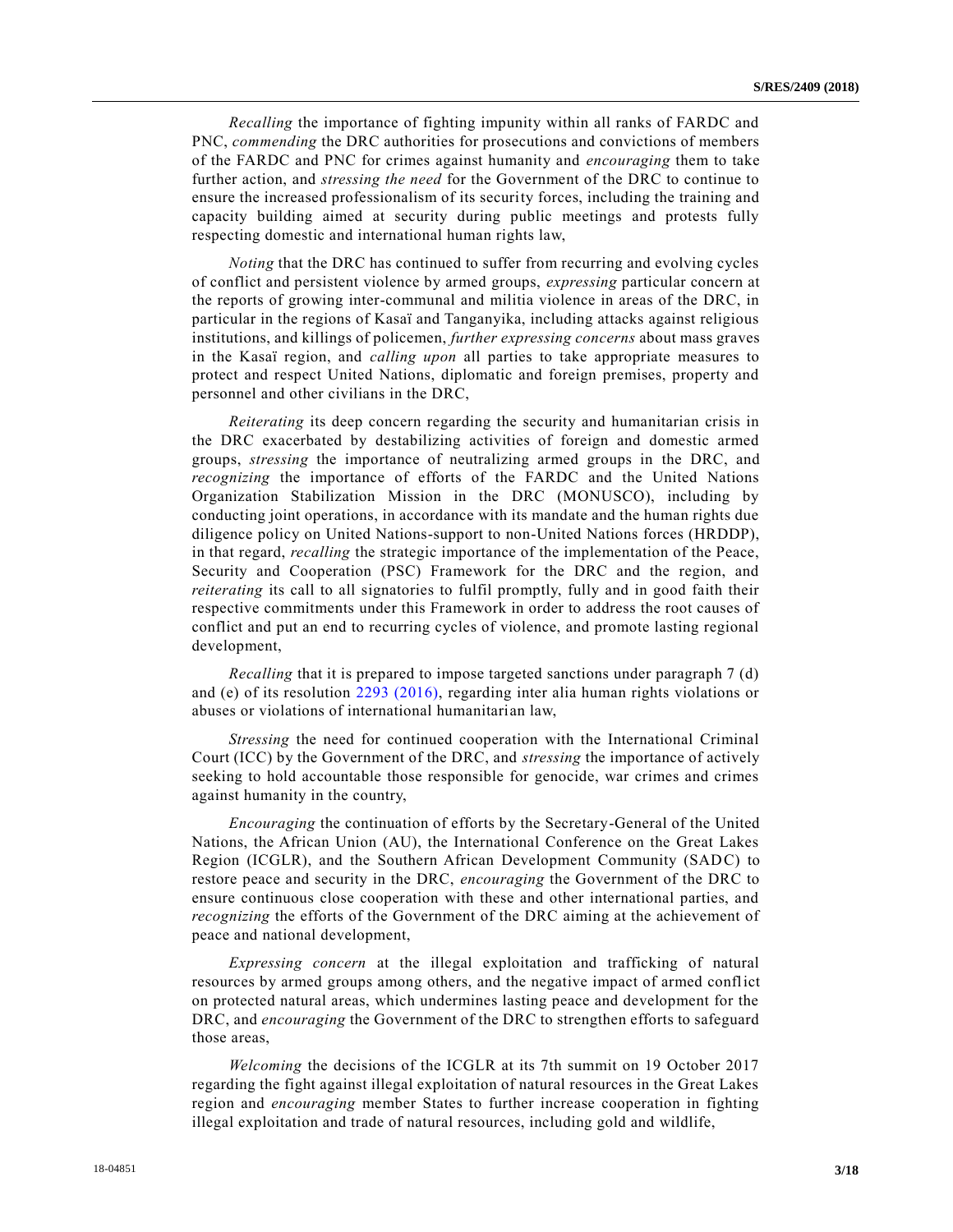*Expressing great concern over* the rapidly deteriorating humanitarian situation that has left at least 13.1 million Congolese in need of humanitarian assistance, including more than 7.7 million severely food insecure people, *expressing deep concern* that the worsening humanitarian situation has reached catastrophic levels in some parts of the country and has prompted the United Nations to activate the highest level of emergency preparedness, further *expressing deep concern* regarding the very high number of internally displaced persons in the DRC which has more than doubled in the last year to more than 4.49 million, and the 540,000 refugees in the DRC, as well as the more than 714,000 refugees from the DRC as a result of ongoing hostilities, *calling* on member States and other international partners to scale up funding to urgently respond to the humanitarian needs in the country, *further calling upon* the DRC and all States in the region to work towards a peaceful environment conducive to the realization of durable solutions for refugees and internally displaced persons, including their eventual voluntary return and reintegration in the DRC in conditions of safety and dignity, with the support of the United Nations Country Team (UNCT), *stressing* that any such solution should be in line with relevant obligations under international refugee law, international humanitarian law and international human rights law, and *commending* United Nations humanitarian agencies, partners, and donors for their efforts to provide urgent and coordinated support to the population,

*Expressing further concern* at increased impediments to humanitarian access in eastern DRC resulting from insecurity and violence, as well as continued attacks against humanitarian actors and assets, *calling upon* all parties to respect the impartiality, independence and neutrality of humanitarian actors, and *underlining* the need for safe and unhindered access for humanitarian actors,

*Recalling* all its relevant resolutions on women, peace and security, on children and armed conflict, and on the protection of civilians in armed conflict, also *recalling* the conclusions on children and armed conflict in the DRC [\(S/AC.51/2014/3\)](https://undocs.org/S/AC.51/2014/3) adopted on 18 September 2014 by the Security Council Working Group on Children and Armed Conflict pertaining to the parties in armed conflicts of the DRC, and *welcoming* efforts of the Government of the DRC in this regard, *welcoming* efforts by the Government of the DRC to implement resolution [1325 \(2000\)](https://undocs.org/S/RES/1325(2000)) and *encouraging* the implementation of the National Action plan,

*Welcoming* the progress achieved by the Government of the DRC, including the Presidential Adviser on Sexual Violence and the Recruitment of Children, in cooperation with the Special Representative of the Secretary-General (SRSG) for Children and Armed Conflict, the SRSG on Sexual Violence in Conflict, and MONUSCO, to implement the action plans to prevent and end the recruitment and use of children and sexual violence by the FARDC, and to combat impunity for sexual violence in conflict, including sexual violence committed by the FARDC and the PNC,

*Welcoming* the efforts of MONUSCO and international partners in delivering training in human rights, international humanitarian law, gender mainstreaming, child protection and protection from sexual and gender-based violence for Congolese security institutions and *underlining* their importance,

*Welcoming* the commitment of the Secretary-General to enforce strictly his zerotolerance policy on sexual exploitation and abuse (SEA), *noting* the various measures taken by MONUSCO and Troop- and Police-contributing countries (T/PCCs) to combat SEA, which has led to a reduction in reported cases, but still *expressing grave concern* over numerous allegations of SEA reportedly committed by peacekeepers and civilian personnel in the DRC, *emphasizing* the need to ensure that incidents can be reported and duly verified in a safe and simple manner, *stressing* the urgent need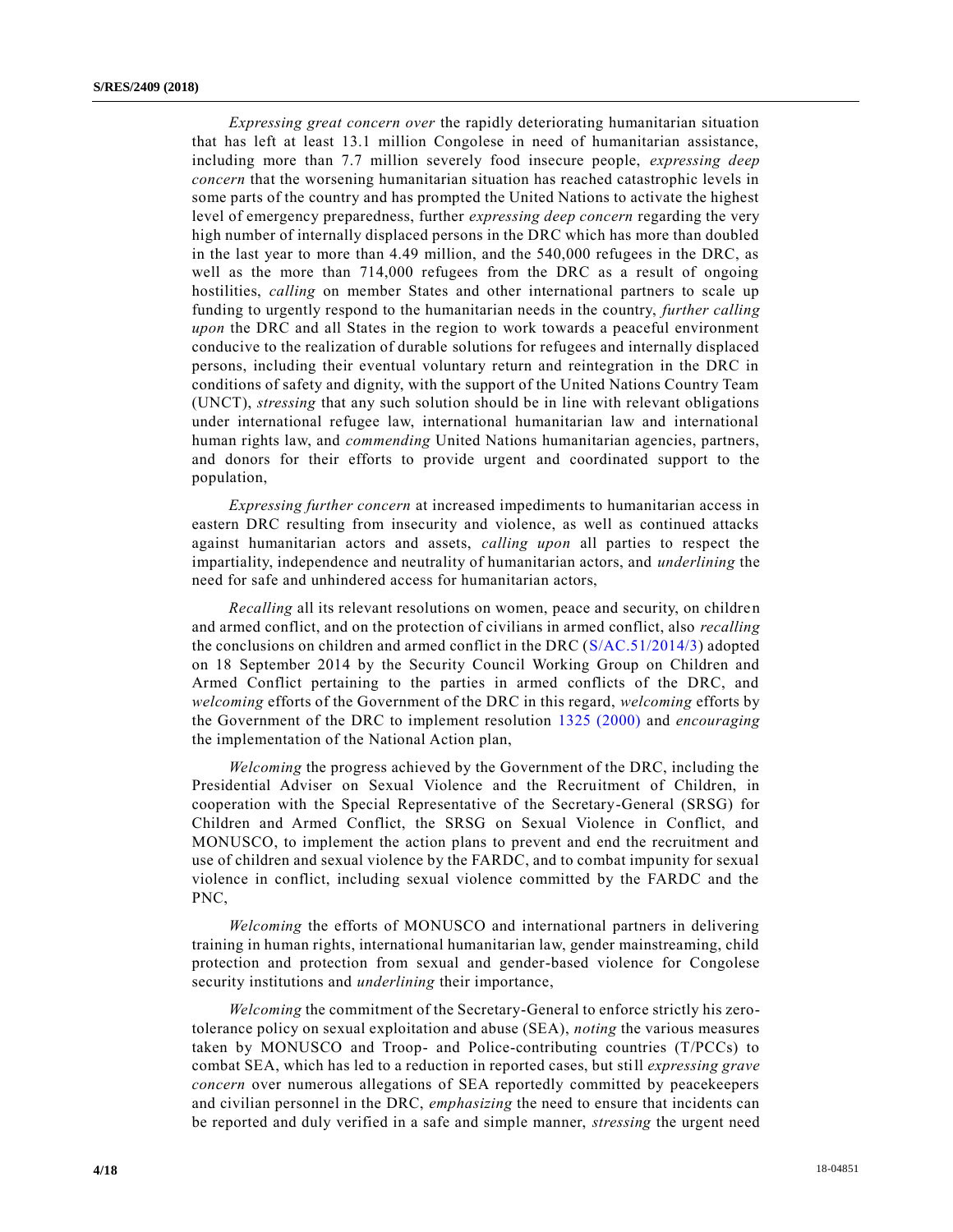for T/PCCs and, as appropriate, MONUSCO to promptly investigate those allegations in a credible and transparent manner and for those responsible for such criminal offences or misconduct to be held to account, and *further stressing* the need to prevent such exploitation and abuse and to improve how these allegations are addressed in line with resolution [2272 \(2016\),](https://undocs.org/S/RES/2272(2016))

*Reaffirming* that the successful protection of civilians is critical to the fulfilment of MONUSCO's mandate and the delivery of an improved security environment, also *stressing* the importance of peaceful means and progress on key reforms to promote the protection of civilians, as well as appropriate prioritization and resourcing,

*Reaffirming* its strong support to the SRSG and MONUSCO in the implementation of their mandates, *strongly encouraging* the continuation of their efforts and *calling on* the Secretariat to support MONUSCO to fully implement its mandate,

*Recalling* that it is important that all MONUSCO contingents, including the contingents of the Intervention Brigade, are properly trained and effectively equipped, including with adequate language skills, staffed and supported to be able to sustain their commitment to carry out their respective tasks,

*Recalling* resolution [2378 \(2017\),](https://undocs.org/S/RES/2378(2017)) which requests the Secretary-General to ensure that data related to the effectiveness of peacekeeping operations, including peacekeeping performance data, is used to improve analytics and evaluation of mission operations, based on clear and well identified benchmarks,

*Noting* the publication of the report on "Improving Security of United Nations Peacekeepers", which *highlights* the link between the safety and security of peacekeepers and the performance of troops, *recognizing* that fatalities can be a consequence of deficiencies in training, equipment and performance,

*Welcoming* the initiative of the SG to conduct Special Investigations into performance issues, *encouraging* the SG to report on the findings of such investigations and efforts to take collective action to improve peacekeeping operations,

*Noting* the financial constraints the United Nations face and the need for the United Nations to make the best use of the resources placed at its disposal, *encouraging* Member States to ensure that MONUSCO is sufficiently resourced and equipped to effectively carry out its mandate and to ensure that the United Nations makes the best use of the resources placed at its disposal,

*Reiterating* its call on all parties to cooperate fully with MONUSCO and to remain committed to the full and objective implementation of the Mission's mandate, *reiterating* its condemnation of any and all attacks against peacekeepers, and *emphasizing* that those responsible for such attacks must be held accountable,

*Emphasizing* that MONUSCO's activities should be conducted in such a manner as to build and sustain peace and facilitate progress towards sustainable peace and development, *stressing* the need to involve the UNCT and, in this regard, *emphasizing* the importance of joint analysis and effective strategic planning with the UNCT,

*Determining* that the situation in the DRC continues to constitute a threat to international peace and security in the region,

*Acting* under Chapter VII of the Charter of the United Nations,

# **Political situation and electoral process**

*Reiterates* its appeal to all Congolese actors to work for the preservation of the still fragile gains in the path of peace and stability in the DRC, *underscores* the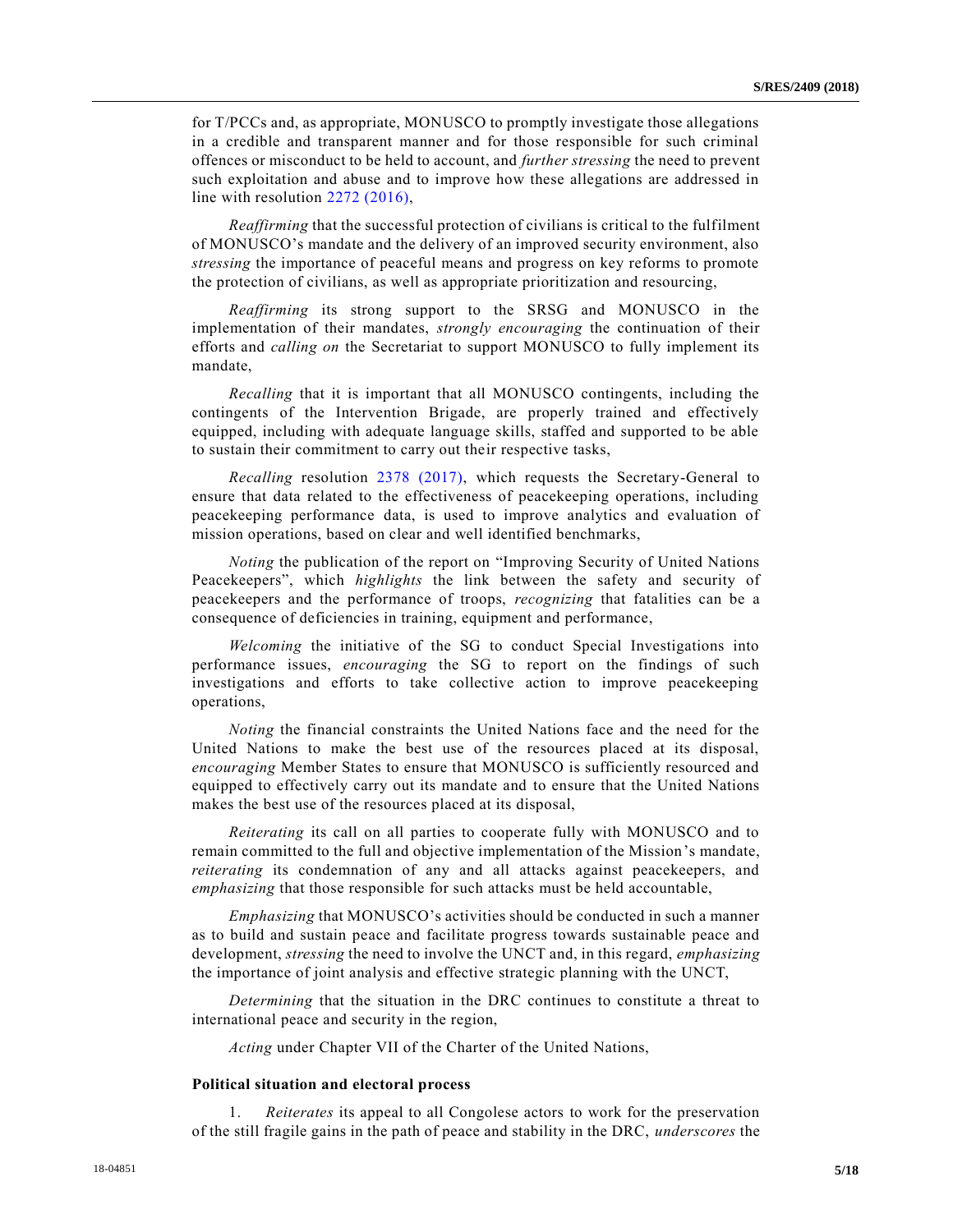responsibility that all Congolese political stakeholders bear, especially by overcoming their differences to reach consensus and upholding the interests and well-being of their people above all other considerations, *strongly urges* all stakeholders, most notable all signatories of the 31 December 2016 Agreement, to remain committed to the Agreement and actively engaged to ensure its full implementation and work towards the holding of transparent, credible and inclusive elections within the timetable announced by the Independent National Electoral Commission (CENI), including by refraining from provocations such as violence and violent speech, exercising maximum restraint in their actions and statements and addressing their differences peacefully,

2. *Requests* the Secretary-General to provide political support to the implementation of the Agreement and the restoration of trust among the diffe rent parties and preparation of the elections, consistent with this resolution, including through his good offices;

3. *Calls on* all stakeholders in the DRC, including President Kabila, the presidential majority and the opposition, to swiftly implement the Agreement, in good faith and in all its components, and to fully implement confidence-building measures, and in particular the release of all political prisoners, an end to "unjustified lawsuits", as they are referred to in the agreement, an end to the duplication of political parties and a credible candidates registration process, and allowing all main political parties to appoint their own representatives in the bodies overseeing the electoral process, in order to proceed without further delay to the preparation of the elections due to take place on 23 December 2018;

4. *Reiterates* its determination to bring its full support to the implementation of the Agreement and that effective, swift and timely implementation of the Agreement is critical to a credible process and the peace and stability of the DRC and in supporting the legitimacy of the transitional institutions;

5. *Calls* for continued and close coordination between the United Nations, the African Union, the ICGLR, SADC, and other key regional actors to ensure full implementation of the Agreement and the successful conclusion of the electoral process;

6. *Underscores* the need to do everything possible to ensure that the elections on 23 December 2018 are organized with the requisite conditions of transparency, credibility and inclusivity and security, including full and effective participation of women at all stages, *calls on* the Government of the DRC and its national partners, including the CENI, to ensure a safe, transparent and credible electoral process, in fulfilment of their primary responsibility to create propitious conditions for the forthcoming elections, as per the 31 December 2016 agreement, and in accordance with the Constitution and national legislation, and respecting the African Charter on Democracy, Elections and Governance, including by ensuring full access to the CENI budget, plans and operations to Congolese observers and by ensuring continuous dialogue with political parties and civil society representatives, so as to ensure consensus and confidence in the conduct of the electoral process;

7. *Welcomes* the completion of the voter registration by the CENI, with the active support of MONUSCO, the adoption of the amended electoral law and of the election financing bill by the Congolese parliament, *calls on* the CENI to ensure the electoral calendar and key election benchmarks are respected, which include finalizing a clear and transparent budget, cleaning the voter registry by April 2018, conducting an independent audit of the registry by May 2018, and respecting deadlines for candidate registration finalised by August 2018, culminating in elections being held on 23 December 2018 and transfer of power on 12 January 2019;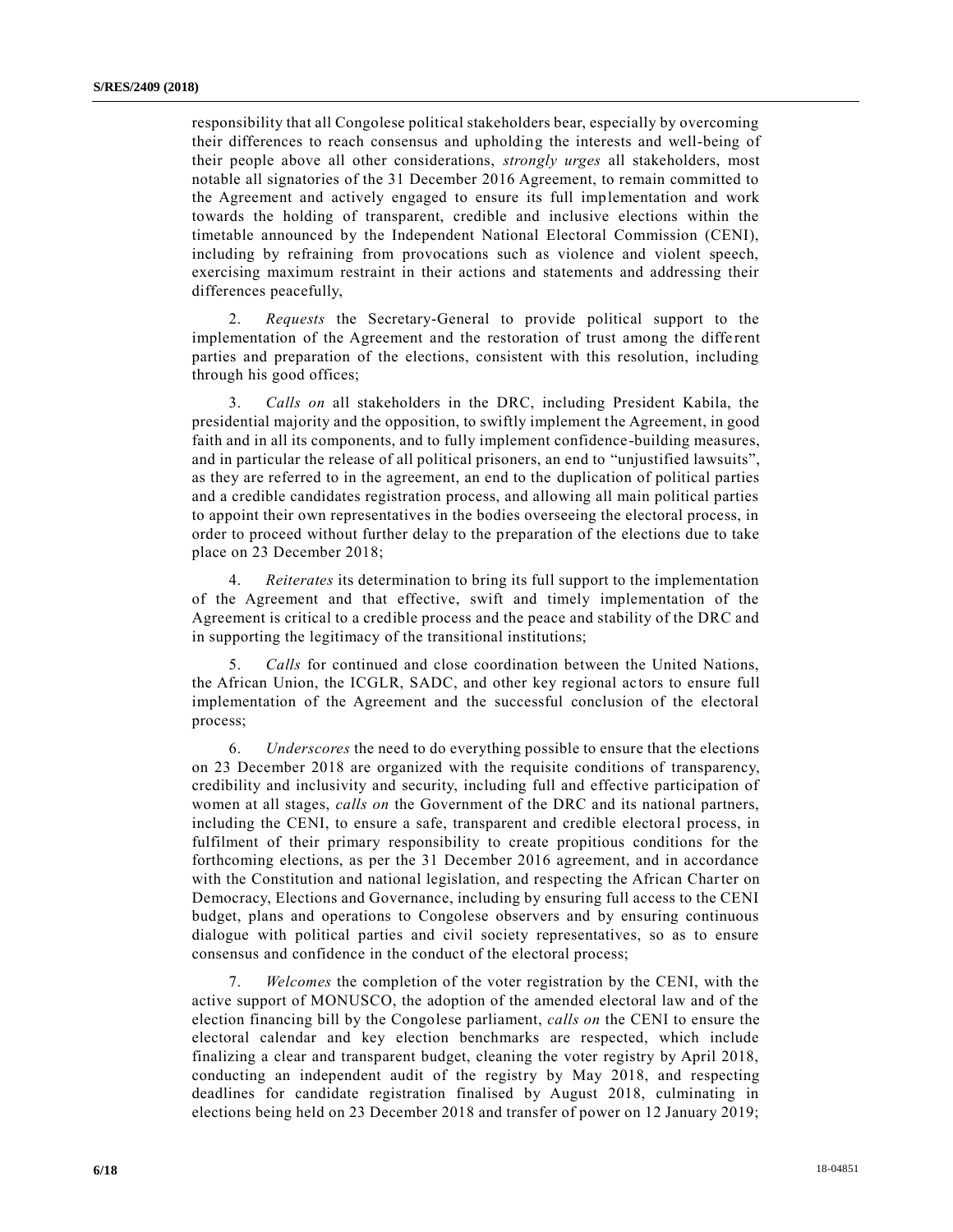8. *Calls on* the Parliament during the ordinary session starting on 15 March 2018 to adopt revisions to the law for the distribution of seats needed to keep the electoral timeline in conformity with the electoral calendar, *further calls on* all political stakeholders to take measures to improve women participation in the elections, especially ensuring an increase in the number of women candidates standing for election;

9. *Encourages* the CENI to approve the multi-partner fund for the Projet d'Appui au Cycle Electoral au Congo (PACEC) in order to support civic educati on, the deployment of elections monitors and provide other important types of support for the election process and *encourages* donors to fund it accordingly, *welcomes* the commitment by the United Nations, the African Union, SADC, the European Union and the Organisation Internationale de la Francophonie to support the electoral process, and the establishment of a joint team of experts from these organizations, as well as the role of ICGLR, and *encourages* the CENI to make us of their support;

10. *Urges* the Government as well as all relevant parties to ensure an environment conducive to a free, fair, credible, inclusive, transparent, peaceful and timely electoral process, in accordance with the Congolese Constitution and the 31 December 2016 Agreement, which includes, for women and men alike, free and constructive political debate, freedom of opinion and expression, including for the press, freedom of assembly, equitable access to media including State media, the security of all political actors, freedom of movement for all candidates, as well as for election observers and witnesses, journalists, human rights defenders and actors from civil society;

#### **Human Rights**

11. *Urges* the Government of the DRC to hold accountable those responsible for violations of international humanitarian law or violations and abuses of human rights, as applicable, in particular those that may amount to war crimes and crimes against humanity, including those committed in the context of the electoral process, and *stresses the importance* to this end of both regional cooperation and the DRC's cooperation with the ICC, as well as cooperation with the African court of Human and People's rights;

12. *Expresses* concern about the increase in reported human rights violations by State agents, *calls upon* the Congolese authorities to ensure the prosecution of those responsible for the crimes involving grave human rights violations and abuses committed in the context of the 28 November 2011 elections and the current electoral process, deplores the loss of lives, injuries and arrests recorded during various incidents and *condemns* any disproportionate use of force, and *calls on* the Congolese authorities to urgently investigate any disproportionate use of force by security forces on peaceful protesters, in particular on 31 December 2017, 21 January 2018 and 25 February 2018, so that those responsible for these acts are swiftly brought to justice, *underlines* the importance of observing the rule of law;

13. *Calls on* the Government of the DRC to respect human rights and fundamental freedoms, especially the right of peaceful assembly, lift the blanket ban on demonstrations, and to exercise maximum restraint in their response to protests, as recommended by the report of the Congolese Joint Commission of Inquiry on Allegations of Human Rights Violations and Abuses committed on 31 December 2017 and 21 January 2018, and also calls upon the opposition actors to ensure the peaceful character of their demonstrations and to respect national legislation;

14. *Reiterates its condemnation* of the violence witnessed in the Kasaï region over the past year, *further reiterates* the importance and urgency of prompt and transparent investigations into violations of international humanitarian law and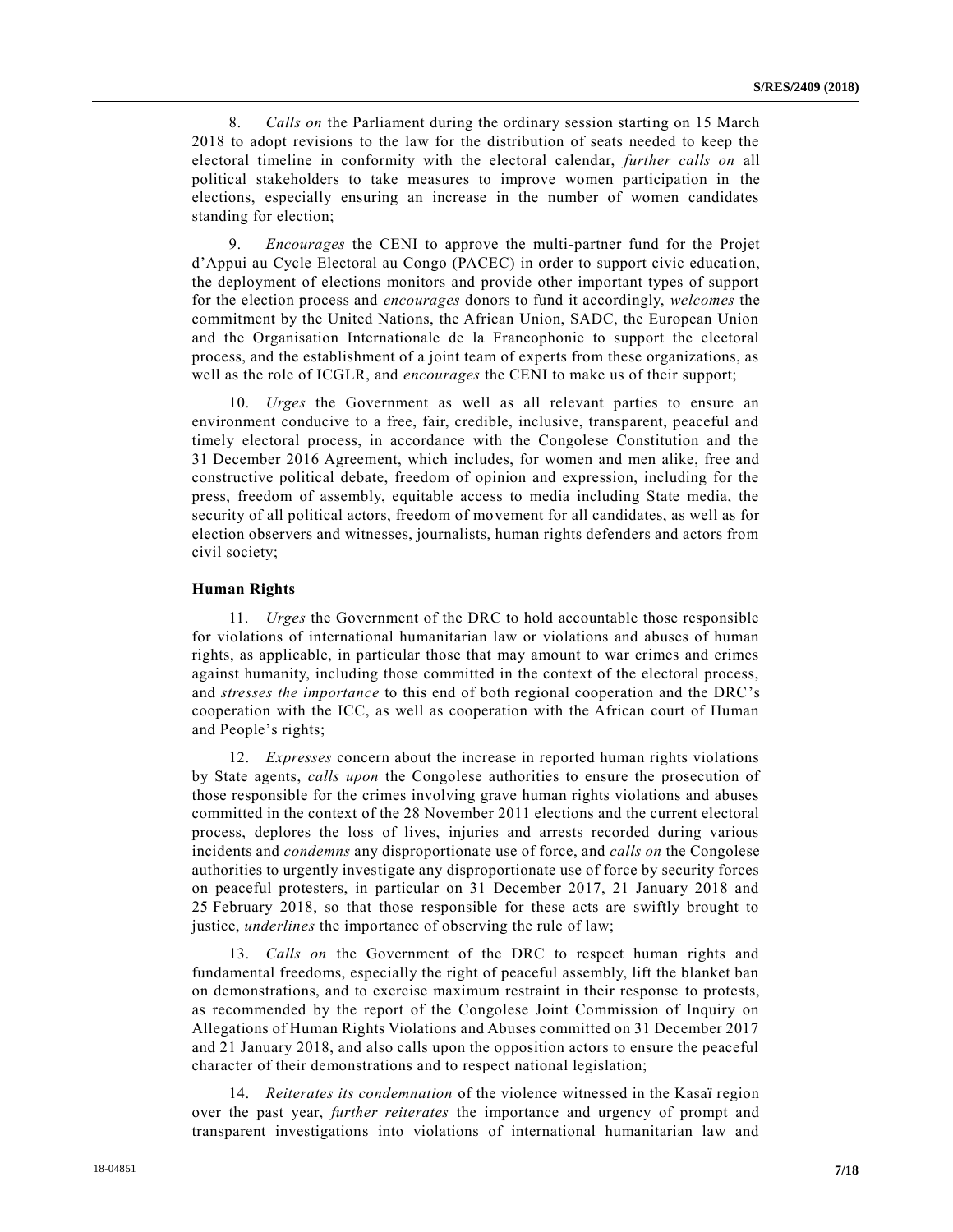violations or abuses of human rights in the region, as well as its intention to closely monitor progress of the investigations into these violations and abuses, including the joint investigations by the Government of the DRC, MONUSCO and the United Nations Joint Human Rights Office in the DRC, in order to bring to justice and hold accountable all those responsible, and *looks forward* to their results; *further calls upon* the Government of the DRC to continue to cooperate with the team of international experts on the situation in the Kasai regions, as mandated by the Human Rights Council in its resolution 35/33, and *urges* the Government of the DRC to fully cooperate with the united Nations team deployed, as agreed, to assist the Congolese authorities investigations into the deaths of the two UN experts in March 2017, and ensure all perpetrators are brought to justice and held accountable;

15. *Welcomes* efforts made by the Government of the DRC to combat and prevent sexual violence in conflict, including progress made in the fight against impunity through the arrest, prosecution and conviction of perpetrators from the FARDC and the PNC, and *urges* the Government of the DRC to continue to strengthen its efforts to combat impunity for sexual violence in conflict, including sexual violence committed by the FARDC and PNC at all levels, and to provide all necessary services and protection to survivors and victims, *and further calls upon* the Government of the DRC to complete investigations into allegations of sexual exploitation and abuse by members of the FARDC in line with the zero-tolerance policy and, if appropriate, to prosecute those responsible;

16. *Encourages* the Government of the DRC to implement in full its National Strategy and the Roadmap agreed during the national conference in Kinshasa from 11–13 October 2016 to evaluate the implementation of the Joint Communiqué between the Government of the DRC and the United Nations on the Fight Against Sexual Violence in Conflict adopted in Kinshasa on 30 March 2013;

17. *Welcomes* the progress made in the implementation of the Action Plan to prevent and end the recruitment and use of children by the FARDC and the subsequent delisting of the FARDC for child recruitment and use, and *calls upon* the Government of the DRC to urgently ensure the gains of this Action plan are sustained and to take all necessary steps to end and prevent violations and abuses against children, and to ensure that children are not detained for their alleged association with armed groups and are handed over to child protection actors, in line with the Ministry of Defence and the National Intelligence Agency Directives issued in 2013;

#### **Armed Groups**

18. *Condemns* the increased activity of armed groups in the DRC and shifting conflict dynamics, including a recent increase in violence against local communities and politically motivated violence, attacks against UN forces and the DRC armed forces, escalating ethnic tensions and intercommunal violence, and an increase in displacement, and *reiterates* its strong condemnation of attacks against MONUSCO peacekeepers, in particular the attack on 7 December 2017;

19. *Strongly condemns* all armed groups operating in the DRC and their violations of international humanitarian law as well as other applicable international law, and abuses of human rights especially those involving attacks on the civilian population, United Nations and associated personnel and humanitarian actors, summary executions, sexual and gender based violence and recruitment and use of children, abductions of children and humanitarian personnel, attacks on schools and hospitals in violation of applicable international law, and *reiterates* that those responsible must be held accountable;

20. *Demands* that all armed groups cease immediately all forms of violence, including violations and abuses against children and other destabilizing activities, the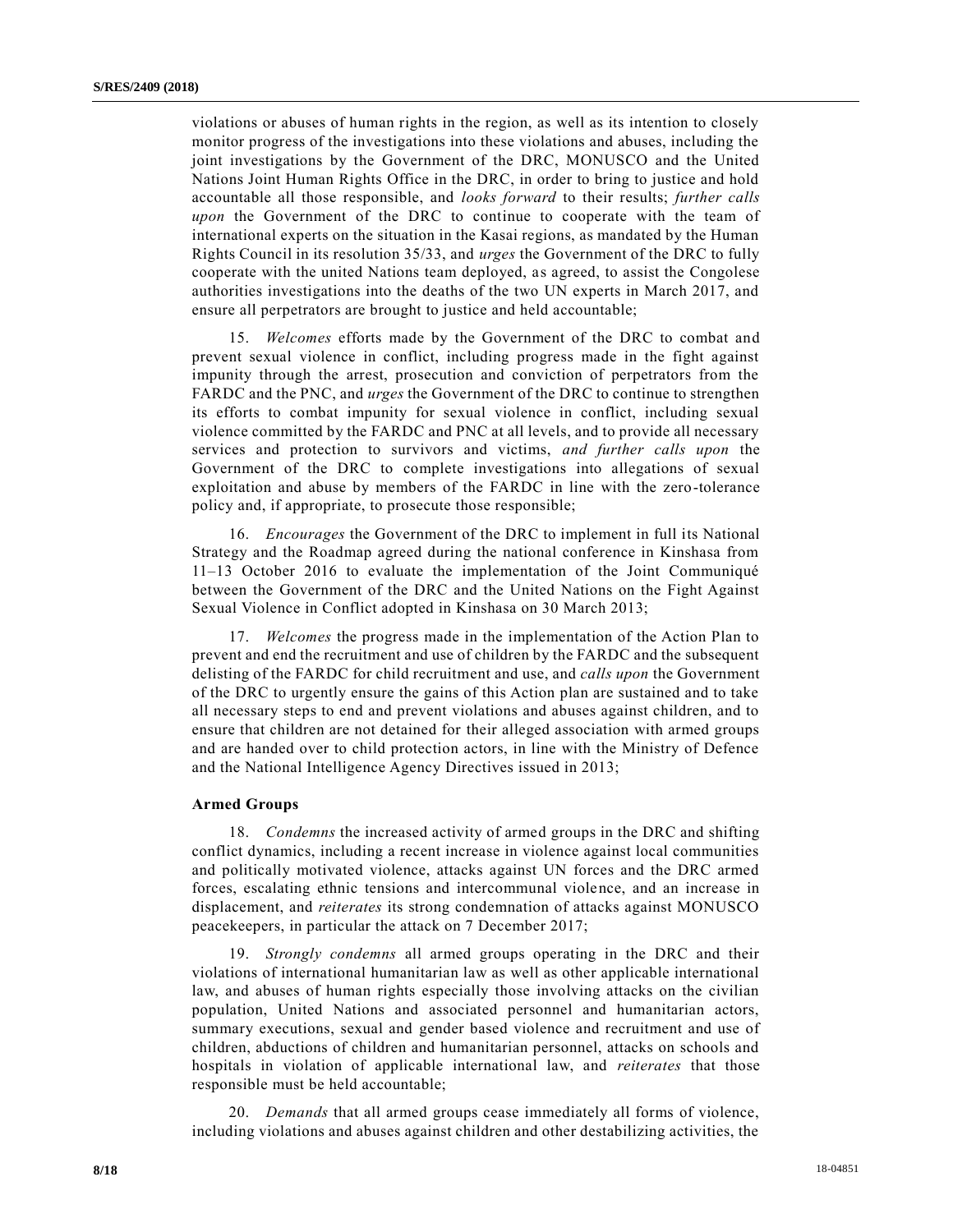illegal exploitation and trafficking of natural resources, and *further demands* that their members immediately and permanently disband, lay down their arms, reject violence and release children from their ranks, *recalls* in this regard its resolution [2360 \(2017\)](https://undocs.org/S/RES/2360(2017)) renewing the sanctions regime established by its resolution [1807 \(2008\),](https://undocs.org/S/RES/1807(2008)) and further *welcomes* the commitment of the signatory states of the PSC Framework to complete without precondition the repatriation of the FDLR disarmed combatants and former M23 combatants within the shortest time frame possible, *urges* the Governments of the region, with the support of the PSC Guarantors, to strengthen their collaboration to meet the agreed timeframe, and *recalls* in this regard its resolution [2389 \(2017\);](https://undocs.org/S/RES/2389(2017))

21. *Calls for* joint operations by the FARDC and MONUSCO, that include joint planning and tactical cooperation, in accordance with MONUSCO's mandate and the United Nations HRDDP, to ensure all efforts possible are being made to neutralize armed groups and *stresses* the need to carry out operations in strict compliance with international law, including international humanitarian law and international human rights law, as applicable;

22. *Calls on* the Government of the DRC to take further military action, in accordance with international law, including international humanitarian law and international human rights law, as applicable, in coordination and with the support of MONUSCO in accordance with its mandate, to end the threat posed by armed groups operating in eastern DRC, *further calls* on the Government of the DRC and other signatories to implement the provisions of the PSC Framework related to the root causes of conflict in order to put an end to the recurring cycle of violence;

23. *Welcomes* the renewed commitment of all the signatory states of the PSC Framework towards its full implementation, as expressed in the Communique of the Eighth High-Level Meeting of the Regional Oversight Mechanism, held in Brazzaville, Republic of Congo, on 19 October 2017, *reaffirms* that the PSC Framework remains an essential mechanism to achieve durable peace and stability in the DRC and the Region, and *stresses* in this regard the importance of the signatory States fully implementing their national and regional commitments under the PSC Framework, including not interfering in the internal affairs of neighbouring countries, neither tolerating nor providing assistance or support of any kind to armed groups, and neither harbouring nor providing protection of any kind to persons accused of war crimes, crimes against humanity or acts of genocide;

24. *Calls for* a suitable solution for the relocation of elements of the Sudan People's Liberation Movement/Army-in Opposition (SPLM/A-iO) currently present in the DRC, with the support of the Government of the DRC, the wider region, international partners and the Secretary-General through his good offices, *welcomes* the establishment of a joint working group, and *supports* the efforts of the United Nations in that regard;

25. *Calls on* the Government of the DRC, which has the primary responsibility for safeguarding the DRC's sovereignty and territorial integrity, to make further meaningful progress in implementing its commitments under the PSC Framework, in particular as regards the consolidation of State authority, reconciliation, tolerance a nd democracy, and to remain fully committed to protecting the civilian population through the swift establishment of professional, accountable and sustainable security forces, the deployment of an accountable Congolese civil administration, in particular the police, judiciary, prison and territorial administration and the consolidation of rule of law and promotion and protection of human rights;

26. *Notes with deep concern* the limited progress in those fields essential for the DRC's stabilization and *reiterates* its call to the Government of the DRC to take further steps in particular to uphold its national commitments to Security Sector Reform (SSR), and to readjust and implement fully and immediately the national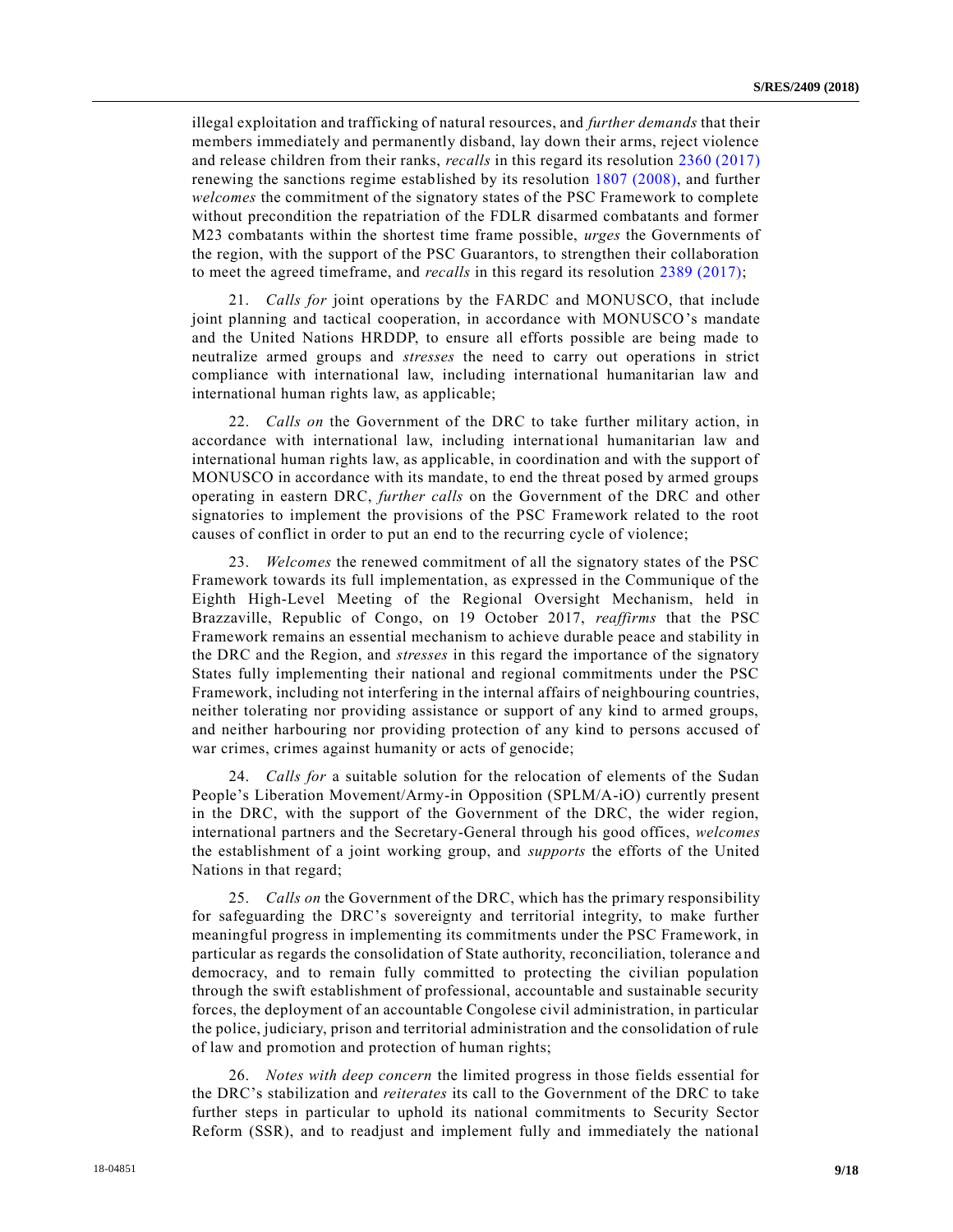Disarmament, Demobilization and Reintegration (DDR) programme, ensuring the protection of children's rights is an integral part of those processes;

27. *Calls for* continued national efforts to address the threat posed by the illicit transfer, destabilizing accumulation and misuse of small arms and light weapons, including inter alia through ensuring the safe and effective management, storage and security of their stockpiles of weapons and ammunition, with the continued support of MONUSCO, as appropriate and within existing resources;

28. *Encourages* the Government of the DRC to fully implement its DDR plan and provide appropriate funding, and initiate a strategic shift away from static demobilization to a more flexible approach, in order to effectively attract former combatants into joining the DDR programme, *acknowledges* that the absence of a credible DDR process adjusted to current armed groups dynamics is preventing armed elements from laying down their weapons, further demands that the government conduct any integration of former combatants into the security sector in a transparent manner and in line with international DDR and SSR standards;

# **MONUSCO's mandate**

29. *Decides* to extend until 31 March 2019 the mandate of MONUSCO in the DRC, including, on an exceptional basis and without creating a precedent or any prejudice to the agreed principles of peacekeeping, its Intervention Brigade;

30. *Decides* that MONUSCO's authorized troop ceiling will be comprised of 16,215 military personnel, 660 military observers and staff officers, 391 police personnel, and 1,050 personnel of formed police units;

31. *Decides* that the strategic priorities of MONUSCO are to contribute to the following objectives:

(a) Protection of civilians, as described in paragraph 36 (i) of this resolution;

(b) Support to the implementation of the 31 December 2016 agreement and the electoral process, as described in paragraph 36 (ii) of this resolution, in order to hold credible elections, thus contributing to the stabilization of the DRC;

32. *Stresses* that MONUSCO's mandate should be implemented based on a prioritization of tasks established in paragraphs 36 to 37 of this resolution, and *further requests* the Secretary-General to reflect this prioritization in the deployment of the mission and to align budgetary resources according to the prioritization of mandate tasks as set out in this resolution, while ensuring appropriate resources for the implementation of the mandate, and, in this regard, *reaffirms* that the protection of civilians must be given priority in decisions about the use of available capacity and resources,

33. *Notes* that drivers behind different armed groups' activities and militia violence are varied and that there is no purely military solution to these problems, *underlines* the importance of enhanced political and conflict analysis to inform comprehensive military and civil responses to these threats across MONUSCO, including through collecting, analysing and exchanging information at the proper levels on the criminal networks which support these armed groups and *further underlines* the need for tailored responses in tackling armed groups;

34. *Stresses* the need for coordination and cooperation between the Government of the DRC and other national authorities, United Nations entities and development actors to build and sustain peace, stabilize, improve security situation and assist in restoration of State authority;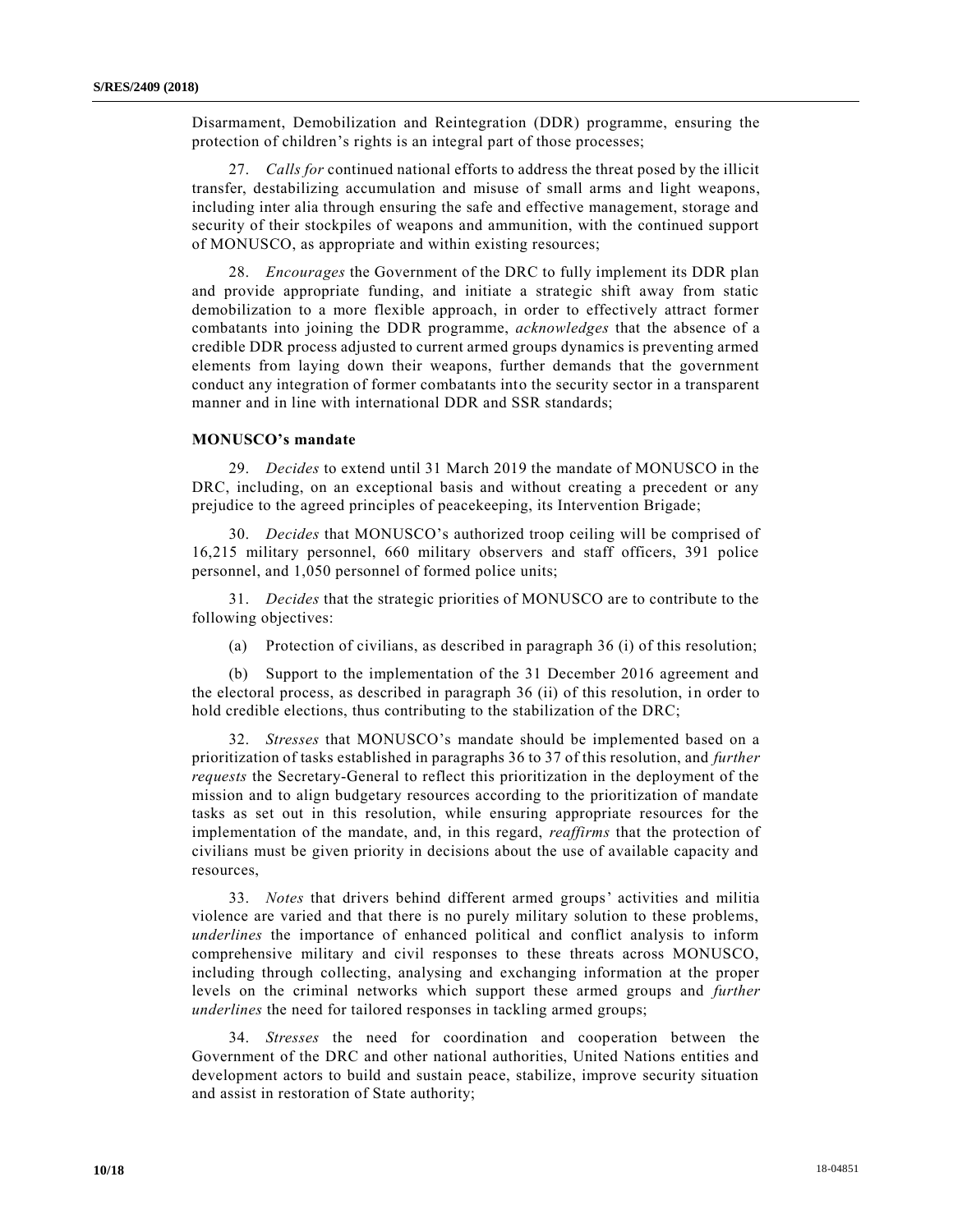35. *Authorizes* MONUSCO, in pursuit of its mandated tasks, to take all necessary measures to carry out its mandate and *requests* the Secretary-General to immediately inform the Security Council should the MONUSCO Force or Police fail to do so;

36. *Decides* that the mandate of MONUSCO shall include the following priority tasks, bearing in mind that these tasks as well as those in paragraph 37 below are mutually reinforcing:

# **(i) Protection of civilians**

(a) Ensure effective, dynamic and integrated protection of civilians under threat of physical violence through a comprehensive approach, including by preventing, deterring, and stopping all armed groups and local militias from inflicting violence on the populations, and by supporting and undertaking local mediation efforts to prevent escalation of violence, paying particular attention to civilians gathered in displaced persons and refugee camps, peaceful demonstrators, humanitarian personnel and human rights defenders, in line with the basic principles of peacekeeping and with a focus on violence emerging from any of the parties engaged in the conflict, outbreaks of violence between ethnic or religious rival groups or communities in identified territories, as well as in the context of elections, and mitigating the risk to civilians before, during and after any military operation;

Work with the Government of the DRC to identify threats to civilians and implement existing prevention and response plans and strengthen civil-military cooperation, including joint planning, to ensure the protection of civilians from abuses and violations of human rights and violations of international humanitarian law, including all forms of sexual and gender-based violence and violations and abuses committed against children and persons with disabilities, and *requests* MONUSCO to accelerate the coordinated implementation of monitoring, analysis and reporting arrangements on sexual violence in conflict and to continue to ensure the effectiveness of the monitoring and reporting mechanism on children and armed conflict;

(c) Enhance its interaction with civilians, including by the troops, to raise awareness and understanding about its mandate and activities, to strengthen its early warning mechanism, and to increase its efforts to monitor and document violations of international humanitarian law and violations and abuses of human rights, including in the context of elections; and continue and strengthen local community engagement and empowerment, as well as strengthening protection of civilians through early warning and response, including prevention, as appropriate, and by ensuring mobility of the mission;

(d) Neutralize armed groups through the Intervention Brigade under direct command of MONUSCO Force commander: in support of the authorities of the DRC, on the basis of information collection and analysis, and taking full account of the need to protect civilians and mitigate risk before, during and after any military operation, carry out targeted offensive operations in the DRC through the Intervention Brigade with the support of the whole of MONUSCO, either unilaterally or jointly with the FARDC, in a robust, highly mobile and versatile manner and in strict compliance with international law, including international humanitarian law, and in accordance with the standing operating procedures applicable to persons who are captured or who surrender, and with the United Nations HRDDP, prevent the expansion of all armed groups, neutralize these groups, and disarm them in order to contribute to the objective of reducing the threat posed by armed groups to state authority and civilian security in the DRC and to make space for stabilization activities, and for the whole of MONUSCO force component to guarantee effective protection of civilians,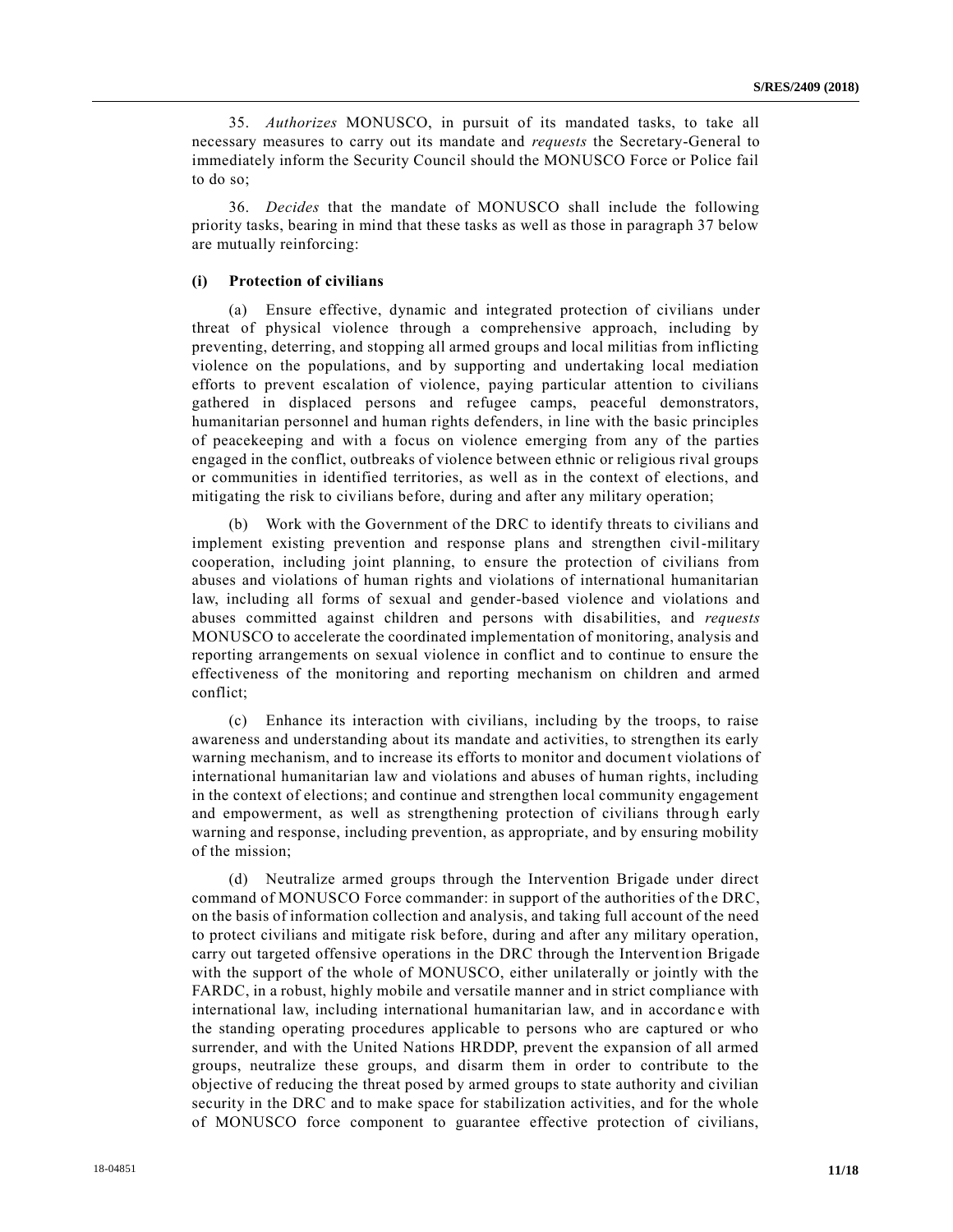including in support of operations conducted by the Intervention Brigade to neutralize armed groups and in areas where armed groups have been neutralized;

(e) Provide good offices, advice and assistance to the Government of the DRC to ensure actions against armed groups are supported by civilian and police components as part of consolidated planning which provides a comprehensive response to area-based stabilization efforts;

Work with the authorities of the DRC, leveraging UN Police investigation capacities and expertise, to arrest and bring to justice all those allegedly responsible for genocide, war crimes and crimes against humanity and violations of international humanitarian law and violations or abuses of human rights in the country, including through cooperation with States of the region and the ICC;

Provide good offices, advice and support to the Government of the DRC to promote human rights, in particular civil and political rights, and to fight impunity, including through the implementation of the Government's "zero tolerance policy" with respect to discipline and human rights and international humanitarian law violations, committed by elements of the security sector, and to engage and facilitate mediation efforts at local level to advance sustainable peace;

# **(ii) Implementation of the 31 December 2016 agreement and support to the electoral process**

(a) Provide technical and political support to the implementation of the 31 December 2016 agreement and the electoral process, including through good offices and engagement with interlocutors across the political spectrum, including the Government, opposition parties and civil society, in coordination with regional and international partners, and using an integrated approach throughout the United Nations making full use of the existing capacities of the Secretary-General's Special Envoy for the Great lakes, the United Nations Office to the African Union and the United Nations Office for Central Africa, with a view to furthering reconciliation and democratization, paving the way for holding the elections on 23 December 2018, consistent with paragraphs 1 to 10 above;

(b) Provide technical assistance and logistical support for the electoral process, as appropriate and in coordination with Congolese authorities, the UNCT, regional and international actors, in order to facilitate the electoral cycle, in particular by engaging in a regular and substantial dialogue with the CENI, and *decides* that this support will be continually assessed and reviewed according to the progress made by the Congolese authorities in the steering of the electoral process, particularly on presidential and legislative elections, in accordance with paragraphs 1 to 10 above;

(c) Contribute to the provision of training to the PNC in relation to elections security, and to this purpose provide expertise and advice in order to coordinate all relevant planning and security support to a smooth progress towards the elections, including through human rights training, in compliance with the United Nations HRDDP;

(d) Monitor, report immediately to the Security Council, and follow-up on human rights violations and abuses and violations of international humanitarian law to report on restrictions on political space and violence, including in the context of the elections, and support the United Nations system in-country to ensure that any support provided by the United Nations shall be consistent with international humanitarian law and human rights law and refugee law as applicable;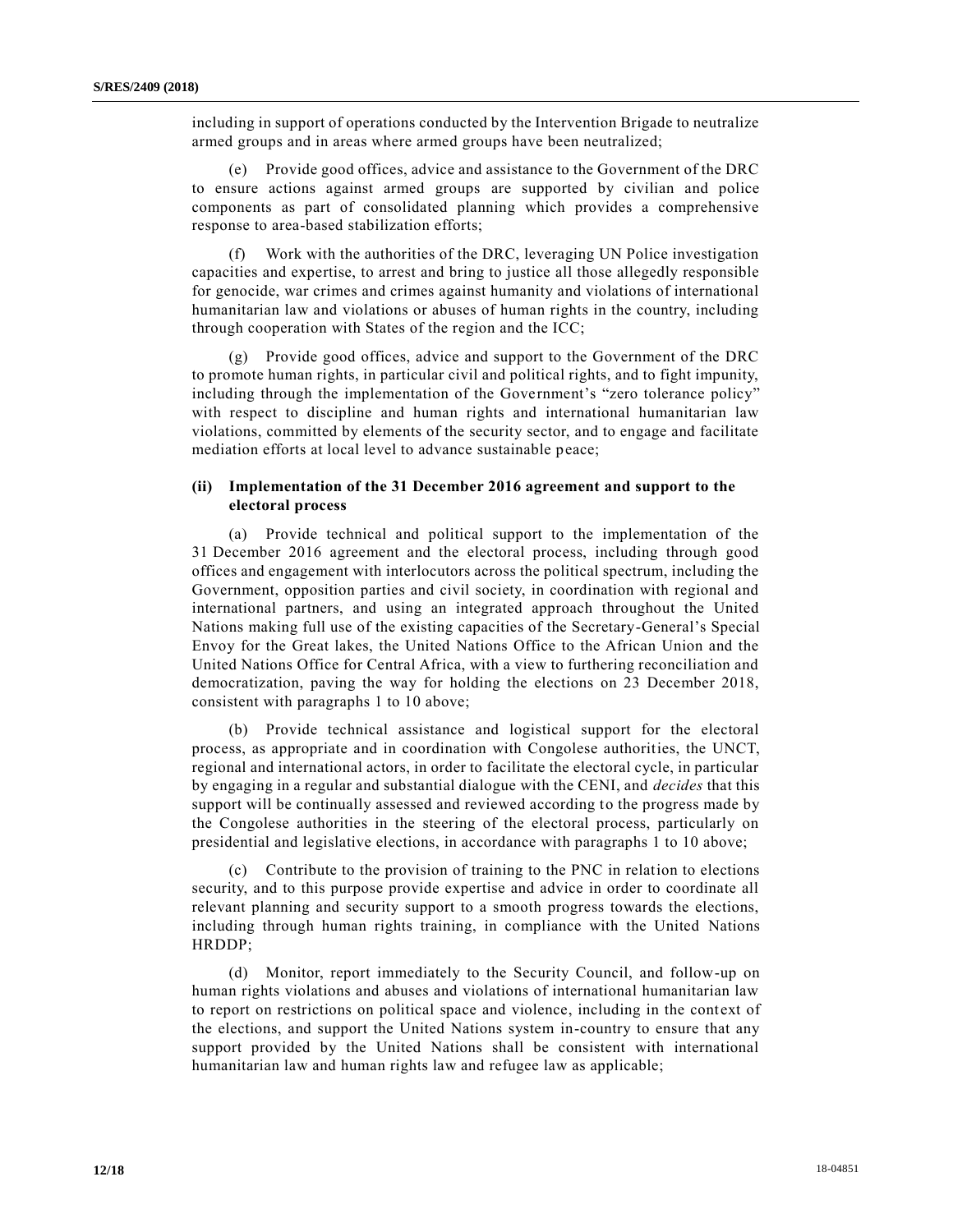### **(iii) Protection of the United Nations**

Ensure the protection of United Nations personnel, facilities, installations and equipment and the security and freedom of movement of United Nations and associated personnel;

37. *Further authorizes* MONUSCO to pursue the following tasks, in a streamlined and sequenced manner, and in support of the strategic priorities identified above:

#### **(i) Stabilization and DDR**

(a) Provide coordination between the Government of the DRC, international partners and United Nations agencies in a targeted, sequenced and coordinated approach to stabilization informed by up to date conflict analysis, through the implementation of the International Security and Stabilisation Support Strategy (ISSSS) and adoption of a conflict-sensitive approach across the Mission, in order to establish functional, professional, and accountable state institutions, including security and judicial institutions;

(b) Continue to collaborate with the Government of the DRC in the swift and vigorous implementation of the Action Plan to Prevent and end the Recruitment and Use of Children and Sexual Violence by the FARDC, and continue dialogue with all listed parties to obtain further commitments and work towards the development and implementation of action plans to prevent and end violations and abuses against children;

(c) Provide good offices, advice and assistance to the Government of the DRC, in close cooperation with other international partners, in the DDR of Congolese combatants not suspected of genocide, war crimes, crimes against humanity or abuses of human rights, into a peaceful civilian life in line with a Community Violence Reduction (CVR) approach through community-based security and stabilization measures and flexible disarmament and demobilization approach, coordinated under the framework of the ISSSS, while paying specific attention to the needs of children formerly associated with armed forces and groups;

(d) Provide support to the disarmament, demobilization, repatriation, resettlement and reintegration (DDRRR) process to return and reintegrate foreign combatants not suspected of genocide, war crimes, crimes against humanity or abuses of human rights and their dependants to a peaceful civilian life in their country of origin, or a receptive third country while paying specific attention to the needs of children formerly associated with armed forces and groups, including through the follow-up mechanism under the PSC Framework on the repatriation of FDLR disarmed combatants and their dependents that are in the transit camps of Kanyabayonga, Kisangani and Walungu;

#### **(ii) Security Sector Reform (SSR)**

Work with the Government of the DRC:

(a) In the reform of the police, including by assisting the Comité de réforme de la police, and by advocating for the establishment of the Secrétariat Général à la sécurité et à l'ordre public that will coordinate security institutions with a law enforcement mission;

(b) To encourage inclusive SSR, which delivers security, law enforcement and justice to all, including to women and children, and persons in vulnerable situation, and accelerate national ownership of SSR by the Government of the DRC, including through the development of a common national vision, to be encapsulated in a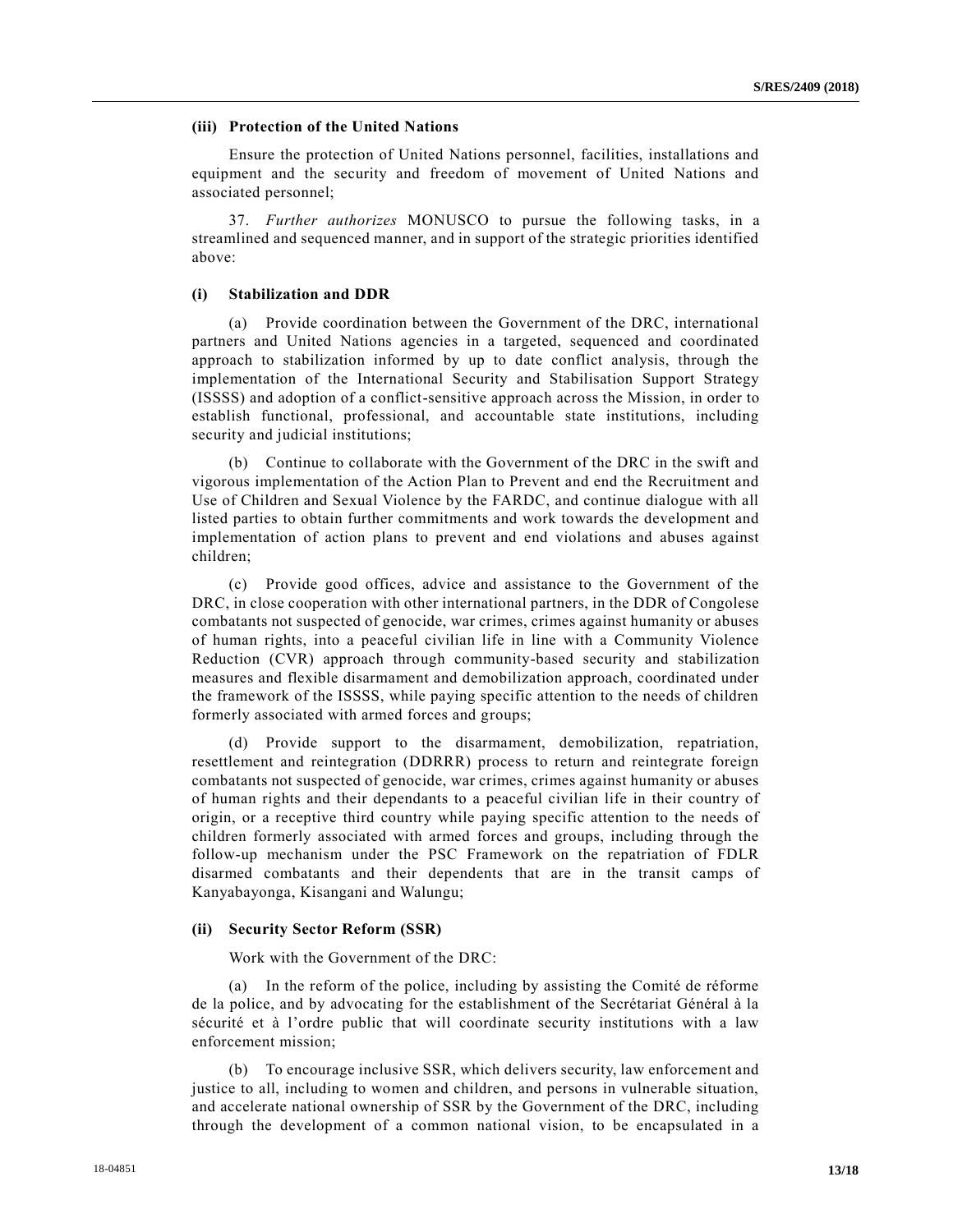national security policy, as well as a clear and comprehensive SSR implementation roadmap including benchmarks and timelines, and play a leading role in coordinating the support for SSR provided by international and bilateral partners and the United Nations system;

(c) In compliance with the United Nations HRDDP, for army reform that would enhance its accountability, efficiency, self-sustainability, training, vetting and effectiveness, while noting that any support provided by the United Nations, including in the form of rations and fuel, should be only for joint operations, jointly planned and executed, and subject to appropriate oversight and scrutiny, failing which that support should be suspended;

(d) For the implementation of any appropriate recommendations for justice and prison sector reforms as contained in the National Justice Reform Plan and the final report of the Etats généraux de la Justice, including on the fight against impunity, for genocide, war crimes and crimes against humanity, in order to develop independent, accountable and functioning justice and security institutions;

#### **(iii) Sanctions regime**

Monitor the implementation of the arms embargo as described in paragraph 1 of resolution [2293 \(2016\)](https://undocs.org/S/RES/2293(2016)) in cooperation with the Group of Experts established by resolution [1533 \(2004\),](https://undocs.org/S/RES/1533(2004)) and in particular observe and report on flows of military personnel, arms or related materiel across the eastern border of the DRC, including by using, as specified in the letter of the Council dated 22 January 2013 [\(S/2013/44\)](https://undocs.org/S/2013/44), surveillance capabilities provided by unmanned aerial systems, seize, collect, record and dispose of arms or related materiel brought into the DRC in violation of the measures imposed by paragraph 1 of resolution [2293 \(2016\),](https://undocs.org/S/RES/2293(2016)) and exchange relevant information with the Group of Experts;

#### **Child protection**

38. *Requests* MONUSCO to take fully into account child protection as a crosscutting issue throughout its mandate and to assist the Government of the DRC in ensuring that the protection of children's rights is taken into account, inter alia, in DDR processes and in SSR as well as during interventions leading to the separation of children from armed groups in order to end and prevent violations and abuses against children;

#### **Gender, Sexual Violence, Sexual Exploitation and Abuse**

39. *Requests* MONUSCO to take fully into account gender considerations as a crosscutting issue throughout its mandate and to assist the Government of the DRC and other relevant stakeholders in ensuring the participation, involvement and representation of women at all levels, including in the creation of conditions conducive to the holding of elections, protection of civilians and support to stabilization efforts through, inter alia, the provision of gender and women protection advisers, and *further requests* enhanced reporting by MONUSCO to the Council on this issue;

40. *Recalls* its Presidential statement [S/PRST/2015/22](https://undocs.org/S/PRST/2015/22) and its resolution [2272](https://undocs.org/S/RES/2272(2016))  [\(2016\),](https://undocs.org/S/RES/2272(2016)) *reiterates* the urgent and imperative need to hold accountable all perpetrators of violations of international humanitarian law and violations and sexual exploitation and abuse, *requests* the Secretary-General to take the necessary measures to ensure full compliance of all personnel in MONUSCO with the United Nations zerotolerance policy on sexual exploitation and abuse and to keep the Council fully informed through his reports to the Council about the Mission's progress in this regard, and *urges* T/PCCs to take appropriate preventative action including vetting of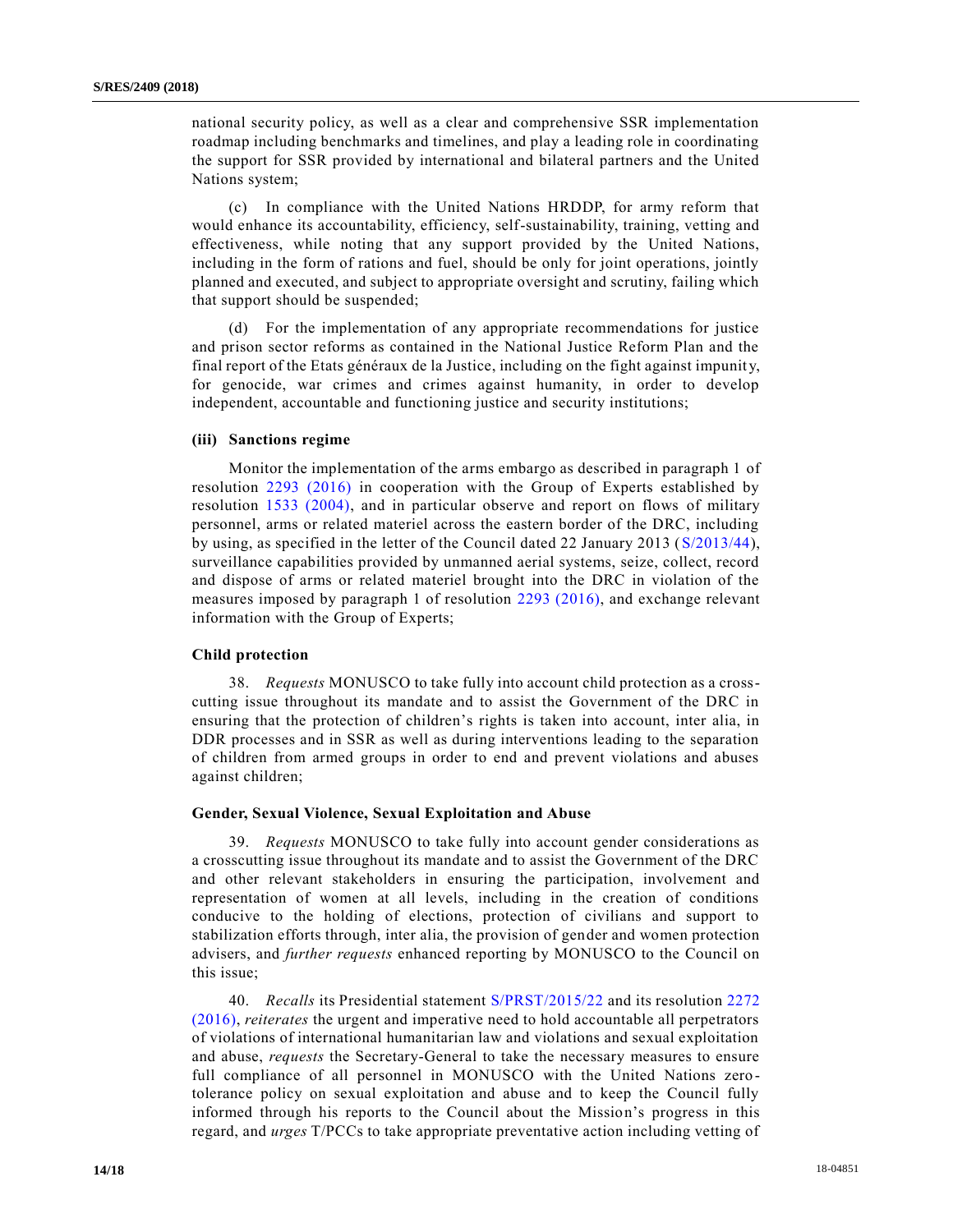all personnel, predeployment and in-mission awareness training, and to ensure full accountability in cases of such conduct involving their personnel through timely investigation of allegations by T/PCCs and MONUSCO, as appropriate;

41. *Acknowledges* the crucial role of United Nations Women Protection Advisers deployed in MONUSCO in supporting the Government of the DRC to implement its commitments on addressing sexual violence in conflict and *calls on* MONUSCO to ensure they continue to work closely with the Government of the DRC at both strategic and operational levels;

42. *Requests* MONUSCO to ensure that any support provided to national security forces is in strict compliance with the United Nations HRDDP, and *calls upon* the Government of the DRC to work with MONUSCO to support the promotion of DRC security service personnel with reputable human rights records;

#### **Humanitarian Access**

43. *Demands* that all parties allow and facilitate the full, safe, immediate and unhindered access of humanitarian personnel, equipment and supplies and the timely delivery of humanitarian assistance to populations in need, in particular to internally displaced persons, throughout the territory of the DRC, respecting the United Nations guiding principles of humanitarian assistance, including humanity, impartiality, neutrality and independence, and relevant provisions of international law;

44. *Calls on* MONUSCO to strengthen its collaboration with humanitarian actors and streamline coordination mechanisms with humanitarian agencies to ensure information sharing on protection risks to the population;

45. *Calls on* all Member States to generously contribute to the United Nations humanitarian appeals for the DRC and the region to help ensure that United Nations humanitarian agencies and other international organizations are fully funded and able to address the protection and assistance needs of internally displaced persons, survivors of sexual violence, and other vulnerable communities;

### **Support to the Group of Experts**

46. *Expresses* its full support to the United Nations Group of Experts established by resolution [1533 \(2004\),](https://undocs.org/S/RES/1533(2004)) *calls for* enhanced cooperation between all States, particularly those in the region, MONUSCO and the Group of Experts, *encourages* timely information exchange between MONUSCO and the Group of Experts, further *encourages* all parties and all States to ensure cooperation with the Group of Experts by individuals and entities within their jurisdiction or under their control and *reiterates* its demand that all parties and all States ensure the safety of its members and its support staff, and unhindered and immediate access, in particular to persons, documents and sites the Group of Experts deems relevant to the execution of its mandate;

#### **Mission effectiveness**

47. *Requests* that mechanisms for intra-Mission coordination should be strengthened to enable "whole-of-mission" efforts, particularly on priority issues such as protection of civilians, *requests* in that regard that all components of the MONUSCO Force as well as its police and the civilian components to work together in an integrated way, and *encourages* MONUSCO and the United Nations system incountry to strengthen integration through shared information and joint analysis, as well as joint planning and joint operational activities, based on coordinated knowledge management, comparative advantages and joint implementation arrangements;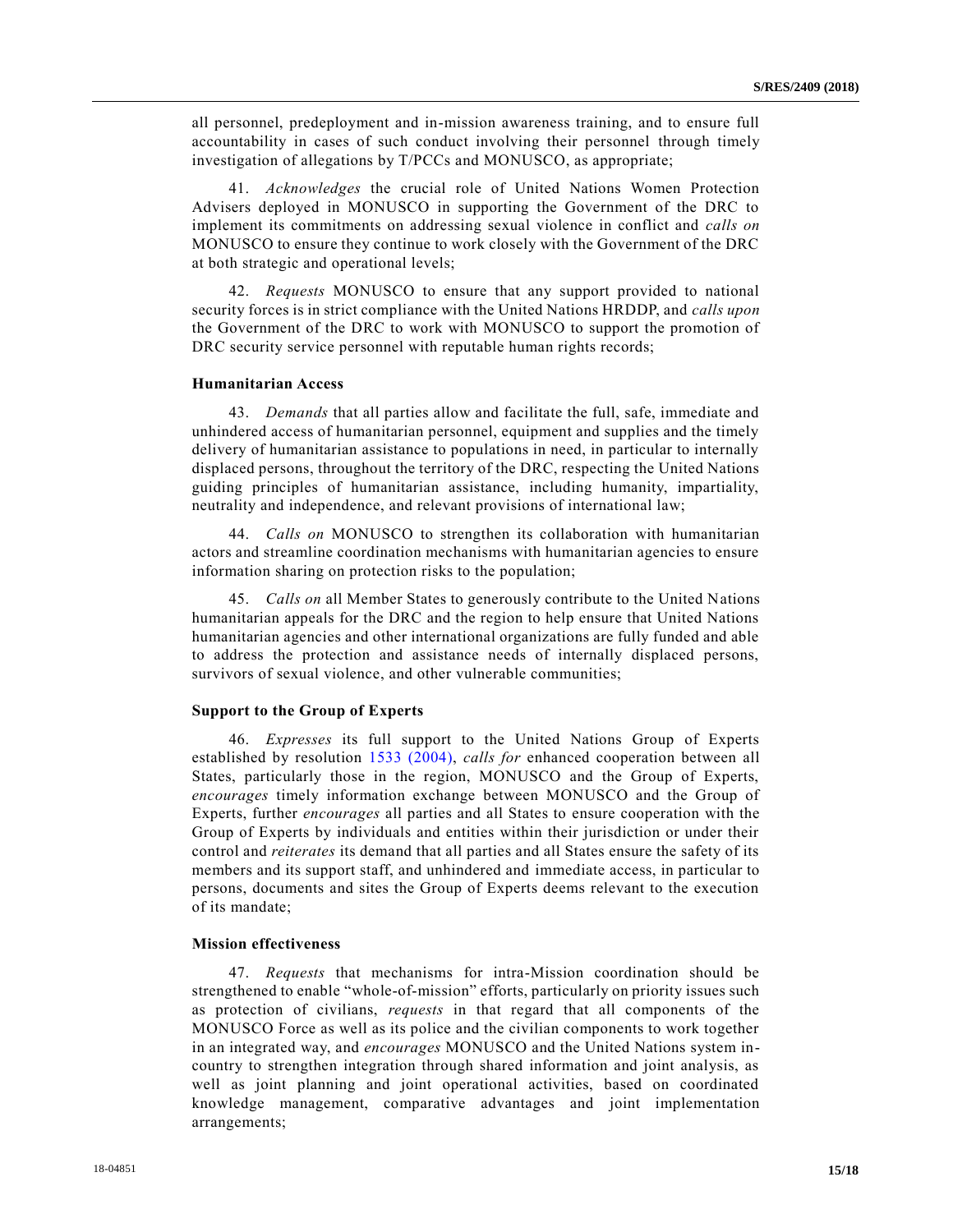48. *Urges* the United Nations to continuously incorporate lessons learned to conduct reforms across MONUSCO to better enable its offices and contingents to implement its mandate, in particular regarding the protection of civilians, and to improve Mission chain of command, increase the effectiveness of MONUSCO operations, strengthen safety and security of personnel, and enhance MONUSCO's ability to manage complex situations, including the risk posed by improvised explosive devices and other explosive hazards;

49. *Demands* that all relevant parties cooperate fully in the deployment, operations, and monitoring, verification, and reporting functions of MONUSCO, in particular by guaranteeing the safety, security, and unrestricted freedom of movement of United Nations and associated personnel, throughout the territory of the DRC;

50. *Requests* MONUSCO to continue to maximise Force interoperability, flexibility, mobility and effectiveness in the implementation of the entirety of MONUSCO's mandate, including by deploying rapidly deployable units, specialized capabilities, including enhanced information-gathering assets and analysis, specialized infantry, key enablers such as medical evacuation and air assets, and by continuing to modernise and to strengthen the performance of the Force, bearing in mind the safety and security of all military contingents, police officers, military observers, and especially unarmed observers, *calls* on MONUSCO to streamline overall command and control of the Force, in order to increase efficiencies and to improve coordination between all elements of the Force and the police component in priority areas, and *reminds* the Secretary-General of the necessity to keep Memoranda of Understanding (MoUs) and Statements of Unit Requirements (SURs) between the T/PCCs and the United Nations up to date;

51. *Commends* the commitment of the T/PCCs in implementing the Mission's mandate in a challenging environment, *further encourages* T/PCCs to increase the percentage of women military and police in deployments to MONUSCO, *highlights* that undeclared national caveats, lack of effective command and control, refusal to obey orders, failure to respond to attacks on civilians, and inadequate equipment and information may adversely affect effective mandate implementation, stressing that any national caveat that negatively affects the implementation of mandate effectiveness should not be accepted by the Secretary-General;

52. *Recognizes* that the effective implementation of MONUSCO mandate is a shared responsibility and is contingent upon several critical factors, including well defined, realistic, and achievable mandates; political will, leadership, performance and accountability at all levels; adequate resources; policy, planning and operational guidelines and training; *further recognizes* that measuring and monitoring peacekeeping performance should be based on comprehensive and objective policy with clear and well defined benchmarks; and, in this regard, *welcomes* the initiatives undertaken by the Secretary-General to standardize a culture of performance in UN peacekeeping that operationalizes the Operational Readiness Assurance and Performance Improvement Policy, and conducts mission performance reviews of troop and police contingent performance, and leverages the Peacekeeping Capabilities and Readiness System (PCRS) to ensure performance data informs decisions regarding peacekeepers deployment, and *calls on him* to continue his efforts in this regard;

53. *Calls upon* the Secretary-General and police contributing countries to ensure that adequate administrative arrangements are in place to enable timely deployment of Formed Police Units where they are most needed;

54. *Requests* MONUSCO to consider the environmental impacts of its operations when fulfilling its mandated tasks and, in this context, to manage them as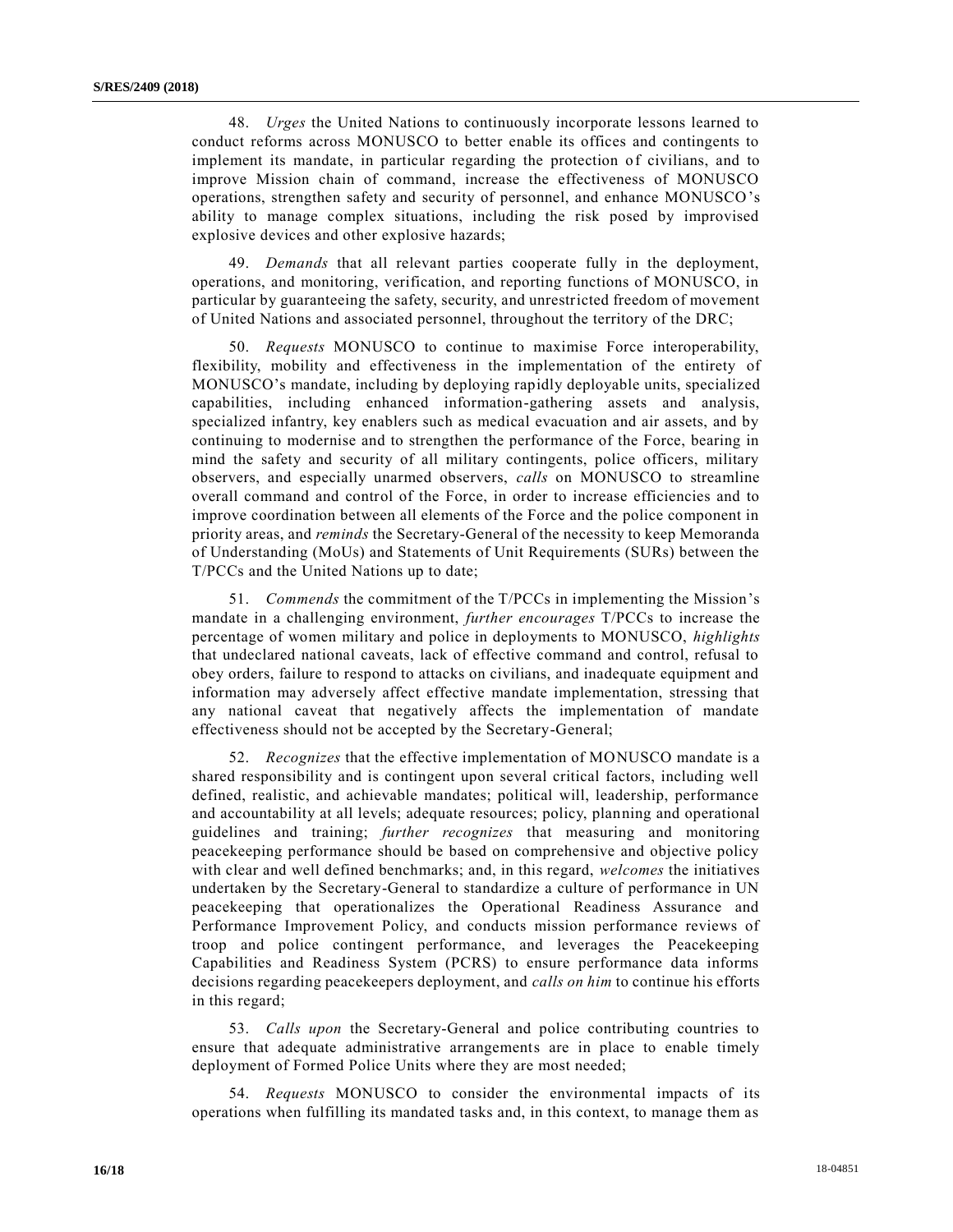appropriate and in accordance with applicable and relevant General Assembly resolutions and United Nations rules and regulations;

55. *Requests* the Secretary-General to carry out contingency planning in order to consider temporarily reinforcing MONUSCO, looking at all options including through inter-mission cooperation, with the sole purpose of implementing its mandate, and requests the Secretary-General to inform the Security Council of these proposed plans within 90 days from the adoption of this resolution;

# **Exit strategy**

56. *Requests* the Secretary-General to continue his efforts to articulate a phased, progressive and comprehensive exit strategy, working with the Government of the DRC, the UN Country Team and other relevant stakeholders with a view to increasing national ownership and progressively transferring tasks for a smooth exit of MONUSCO, and to keep under constant review the Secretary-General's findings relating to adjustments following the successful holding of elections and sustainable progress towards reducing the threat posed by armed groups;

### **Strategic review**

57. *Takes note of* the strategic review presented by the Secretary-General [\(S/2017/826\)](https://undocs.org/S/2017/826) and *endorses* the recommendations relating to proposed adjustments to MONUSCO in the pre-electoral phase, *requests* the Secretary-General to implement changes in the mission leadership and mission support, and to implement a zerotolerance policy on serious misconduct, sexual exploitation and abuse, fraud, corruption, trafficking in natural resources or wildlife, including by making full use of the existing authority of the SRSG to ensure accountability of the Mission's staff and through effective mission support arrangement;

58. *Requests* the Secretary-General to take full consideration of the evolution of the security situation in implementing changes to the Force, especially when considering the deployment of additional Rapid Deployment Battalions, *further requests* the Secretary-General to continue its work towards improving the efficiency of the Intervention Brigade;

#### **Reports by the Secretary-General**

59. *Requests* the Secretary-General to report to the Council every three months on the implementation of MONUSCO's mandate, including its Intervention Brigade, as set out in this resolution, including on:

(i) Progress made by the DRC on the implementation of the 31 December 2016 agreement and the electoral process, including on the provisions of paragraphs 1 to 10 above, as well as on the ways in which MONUSCO will be best prepared to address security risks and to monitor and report on human rights violations and abuses in the context of the elections, including in terms of deployment of the Force in areas identified as potential zones of instability and configuration of civilian and police component of MONUSCO, sexual violence and the impact of conflict on women and children using disaggregated data, and any gender considerations made;

(ii) The situation on the ground, including updates on operations to neutralize armed groups, in accordance with paragraph 36.i.d, and any instances where the Mission is not effectively fulfilling its protection of civilians mandate, and the circumstances surrounding these instances, including, as appropriate, incidents where units assert undeclared national caveats, lack effective command and control, refuse to obey orders, fail to respond to attacks on civilians, and have inadequate equipment;